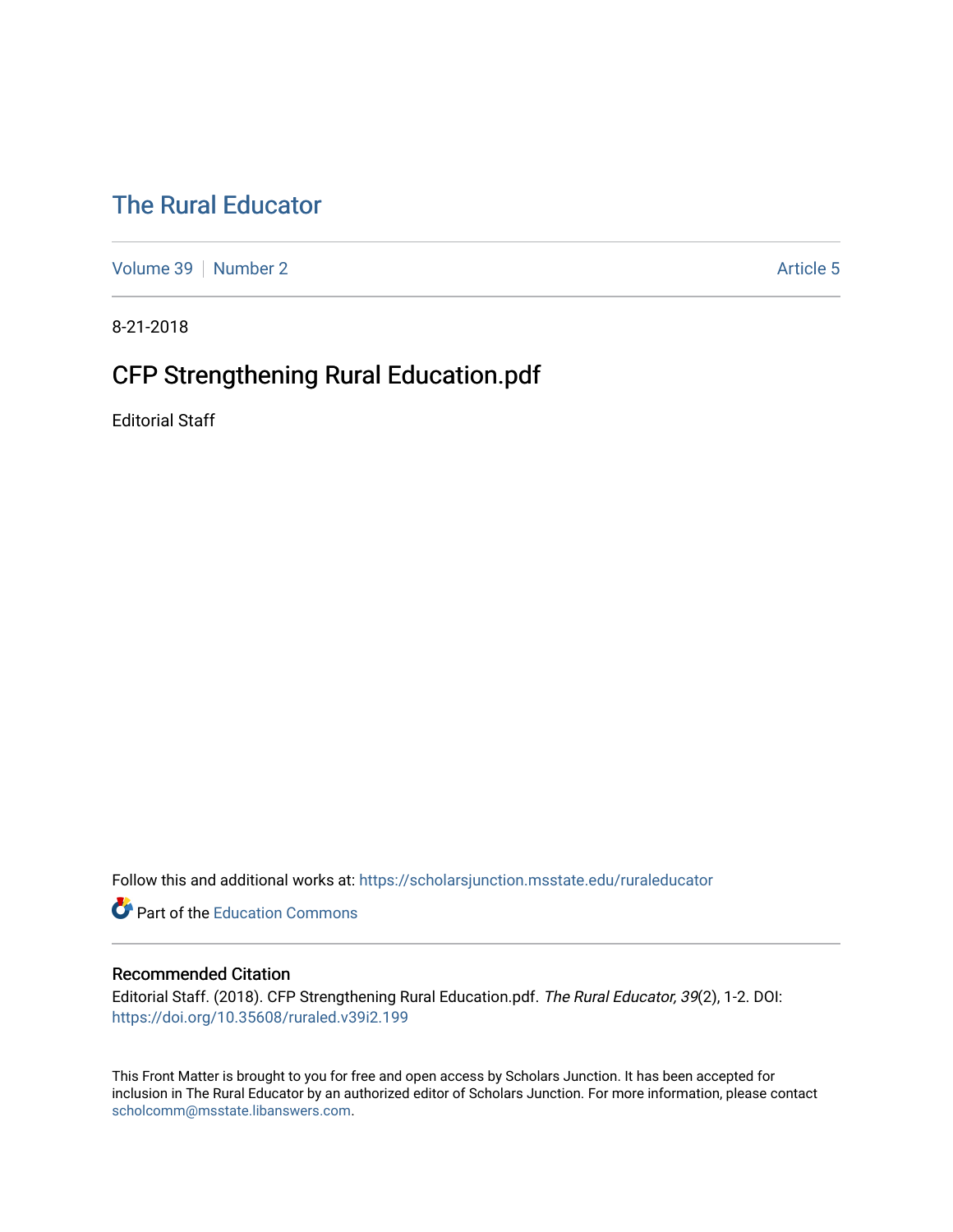## *Call for Papers*

# **Special Issue of** *The Rural Educator*

### **Strengthening Rural Education: Gathering Research from Around the Globe**

#### **Guest Editors**

**Simone White**, Queensland University of Technology, Brisbane, AU *simone.white@qut.edu.au*

**Jayne Downey**, Montana State University, Bozeman, MT *jdowney@montana.edu*

#### **Purpose**

In August 2018, over 125 rural educators and researchers from around the world gathered for the **International Symposium for Innovation in Rural Education 2018** (ISFIRE 2018) at Montana State University in Bozeman, MT. Throughout the meeting, attendees from rural contexts across the globe explored the theme of *Communities and Partnerships: Strengthening Rural Education* and celebrated the importance of rural education, discussed common challenges, explored how research informs rural practice, and shared innovative solutions to address collective concerns.

For this special edition of *The Rural Educator*, we invite submissions of articles aligned to the theme for the Symposium which explore the various ways the international rural education community is working to cultivate research partnerships with, in, and for rural contexts. In this way the special edition aims to better understand how the notions of rurality and research interplay for schools, universities, and communities around the globe.

Submissions related to the following topics are particularly welcome:

#### 1. **Fostering Community in Rural Education**

- Re-defining community (climate, capacity, culture) within schools
- Communicating effectively within and between communities
- 2. **Cultivating Rural Partnerships**
	- Envisioning possibilities for potential partnerships
	- Sustaining effective partnerships

#### 3. **Growing the Rural Teaching Profession**

- Integrating the rural context in teacher preparation
- Supporting rural teacher recruitment, retention, and professional learning
- 4. **Exploring Innovative Practices in Rural Pedagogy**
	- Optimizing teaching in multi-grade contexts and non-traditional learning spaces
	- Sustaining and revitalizing Indigenous ways of knowing
- 5. **Fostering Rural Student Success**
	- Understanding the rural student perspective
	- Integrating technology to support student learning
- 6. **Building Capacity for Rural Leadership**
	- Nurturing leadership development in students and teachers
	- Leading rural schools and communities to navigate change

#### **General Information for Prospective Authors**

For details about submission processes and manuscript guidelines, please visit: http://epubs.library.msstate.edu/index.php/ruraleduca tor/about/submissions#authorGuidelines

#### **Submission Procedure**

Prospective authors are strongly encouraged to contact the special issue editors regarding potential topics of interest or any questions/suggestions regarding the special issue.

Full papers must be submitted by February 15, 2019 using *The Rural Educator* online review submission and peer review system at http://epubs.library.msstate.edu/index.php/ruraleduca tor/about/submissions#onlineSubmissions.